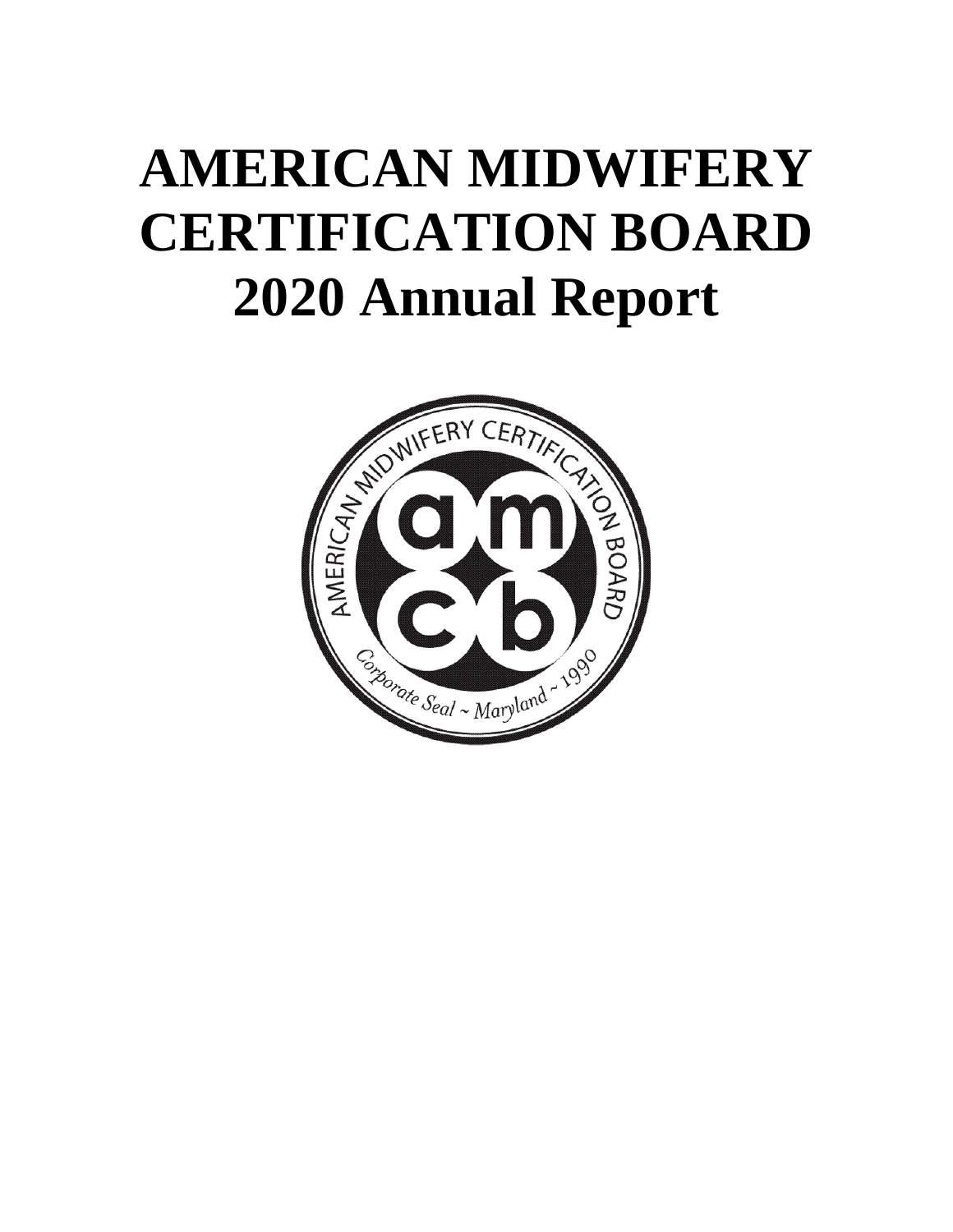### **Background**

The mission of the American Midwifery Certification Board (AMCB) is to protect and serve the public by leading the certification standards in midwifery. The AMCB fulfills this mission through three primary activities: developing and administering a validated certification exam to assess the entry-level competencies of nurse-midwives (CNM) and midwives (CM); requiring a mandatory certificate maintenance and re-certification program for all AMCB certified CNM/CMs, and maintaining professional discipline.

Since 2002, the AMCB has been accredited through The National Commission for Certifying Agencies (NCCA). Compliance with the NCCA Standards for the Accreditation of Certification Programs mandates that NCCA accredited organizations adhere to modern standards of practice in the certification industry. Both the Certified Nurse-Midwife (CNM) and Certified Midwife (CM) certification programs are accredited by NCCA through 12/31/2021.

#### **Recertification**

Since the move to time-limited certificates, a small portion of the certificant pool continues to retire. As noted in Table 1 and Figure 1, the number of retired midwives over the last several years had remained relatively stable: 2.3% in 2016, 2.3% in 2017, with a slight increase of 0.1% (2.4%) in 2018. As anticipated, this number would decrease as the number of new certificants increases. This trend was seen in both 2019 with a 3.6% increase in new certificants and a 1% decrease in retirees. In 2020, the number of certificants again increased by 3% with a nominal (1.1%) increase in those choosing retiree status.

| Table 1. Percent of Certificants to Recertify and # Retired                                                                  |                               |               |                            |  |  |  |  |  |
|------------------------------------------------------------------------------------------------------------------------------|-------------------------------|---------------|----------------------------|--|--|--|--|--|
| <b>January 1, 2006-December 31, 2020</b>                                                                                     |                               |               |                            |  |  |  |  |  |
| Year of                                                                                                                      | # Of Certificants Eligible to |               | # Chose to be put in       |  |  |  |  |  |
| Recertification                                                                                                              | Recertify                     | % Recertified | <b>Retirement Category</b> |  |  |  |  |  |
| 2006                                                                                                                         | 551                           | 93%           |                            |  |  |  |  |  |
| 2007                                                                                                                         | 495                           | 93.7%         |                            |  |  |  |  |  |
| 2008                                                                                                                         | 458                           | 92.1%         |                            |  |  |  |  |  |
| 2009                                                                                                                         | 427                           | 93.4%         |                            |  |  |  |  |  |
| 2010                                                                                                                         | 402                           | 90%           |                            |  |  |  |  |  |
| $2011*$                                                                                                                      | 1,563                         | 84.4%         | 87 (5.6%)                  |  |  |  |  |  |
| 2012                                                                                                                         | 2,748                         | 77.4%         | 115 (4.2%)                 |  |  |  |  |  |
| 2013                                                                                                                         | 2,063                         | 64.3%         | 100 (4.8%)                 |  |  |  |  |  |
| 2014                                                                                                                         | 2,680                         | 69.5%         | 147 (5.5%)                 |  |  |  |  |  |
| 2015                                                                                                                         | 3,120                         | 84.3%         | 54 (1.7%)                  |  |  |  |  |  |
| 2016                                                                                                                         | 1,535                         | 85%           | 36(2.3%)                   |  |  |  |  |  |
| $2017^{\epsilon}$                                                                                                            | 2,093                         | 86%           | 48 (2.3%)                  |  |  |  |  |  |
| 2018                                                                                                                         | 1,859                         | 85%           | 45 (2.4%)                  |  |  |  |  |  |
| 2019                                                                                                                         | 2,388                         | 88.6%         | 33 (1.4%)                  |  |  |  |  |  |
| 2020                                                                                                                         | 3,186                         | 91.6%         | 35 (1.1%)                  |  |  |  |  |  |
| *Beginning in 2011 all certificants were required to begin recertifying. Before this, anyone certified prior to 1996 did not |                               |               |                            |  |  |  |  |  |
| have to meet recertification requirements.                                                                                   |                               |               |                            |  |  |  |  |  |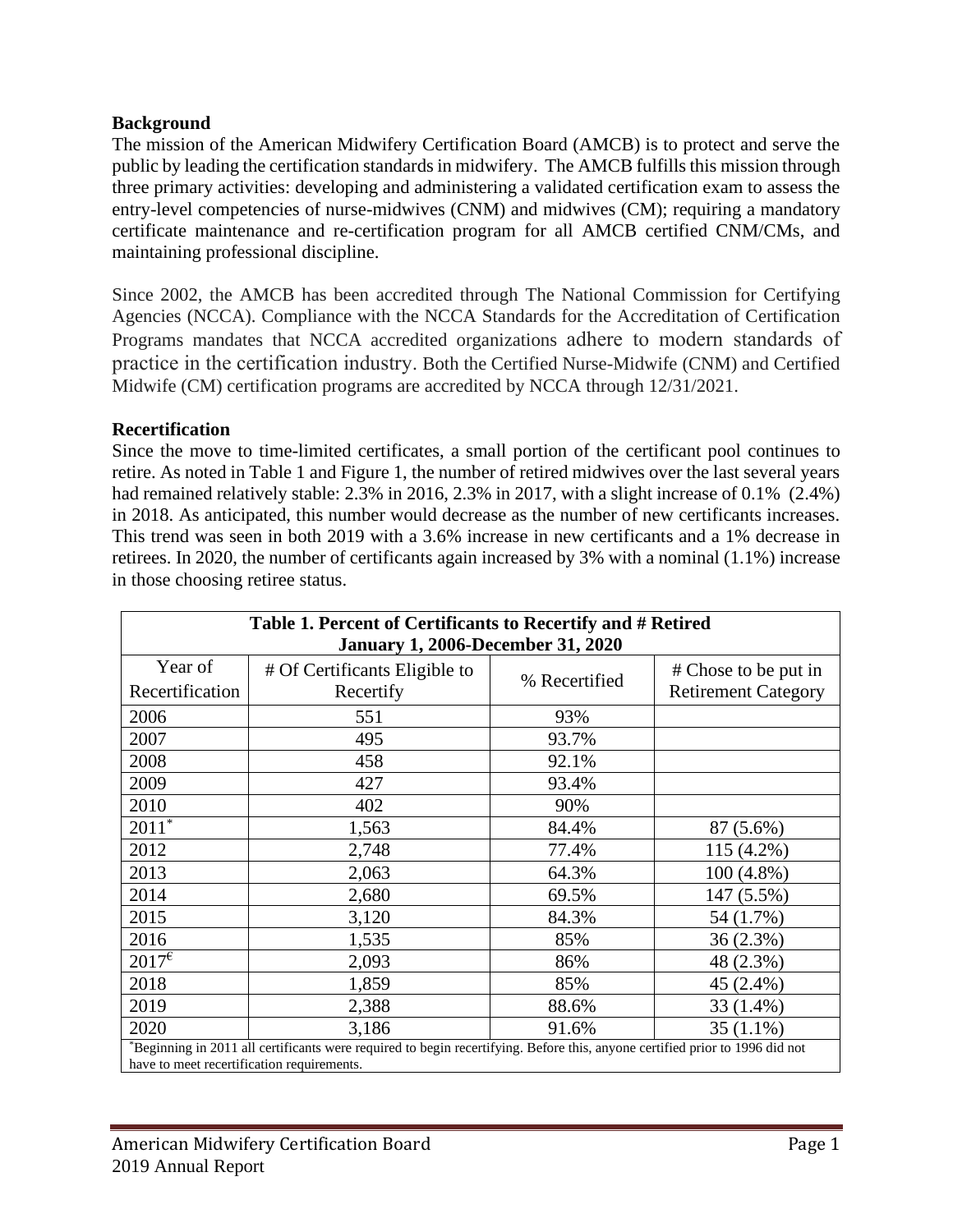

# **New Certification**

The national certification exam (NCE) has been administered via computer-based testing (CBT) since 2005. AMCB's testing partner; PSI Services, offers testing 52 weeks of the year, 5 days each week and at least one Saturday per month in all 50 states within the U.S. Candidates for certification are able to take the examination at their convenience at any of PSI's 300 plus testing sites as soon as their application is approved. Candidates receive official pass/fail results at the conclusion of their examination. AMCB then issues a formal certificate as well as wallet-sized certification card for ease in documenting current certification.

As noted in Table 2 and Figure 2, there was a 5.6% decrease of newly certified CNM/CMs in 2020. It can be surmised that the temporary closure of testing sites due to the Covid 19 pandemic affected this drop. In addition, many midwifery students were forced to delay graduation due to the loss of preceptors and institutional lockdown restrictions. PSI testing sites began to slowly reopen in May, 2020 under strict social distancing requirements. Site accessibility continues to fluctuate depending on specific State and/or National social distancing restrictions. On a positive note, the pandemic has resulted in a call-to-action for new health care providers and applications to midwifery, medicine, and nursing programs are rising. It is hoped this trend will result in a rebound increase in new certificants in 2021 and the years to follow. Additional details by state can be found at:<https://www.amcbmidwife.org/about-amcb/research-reports> .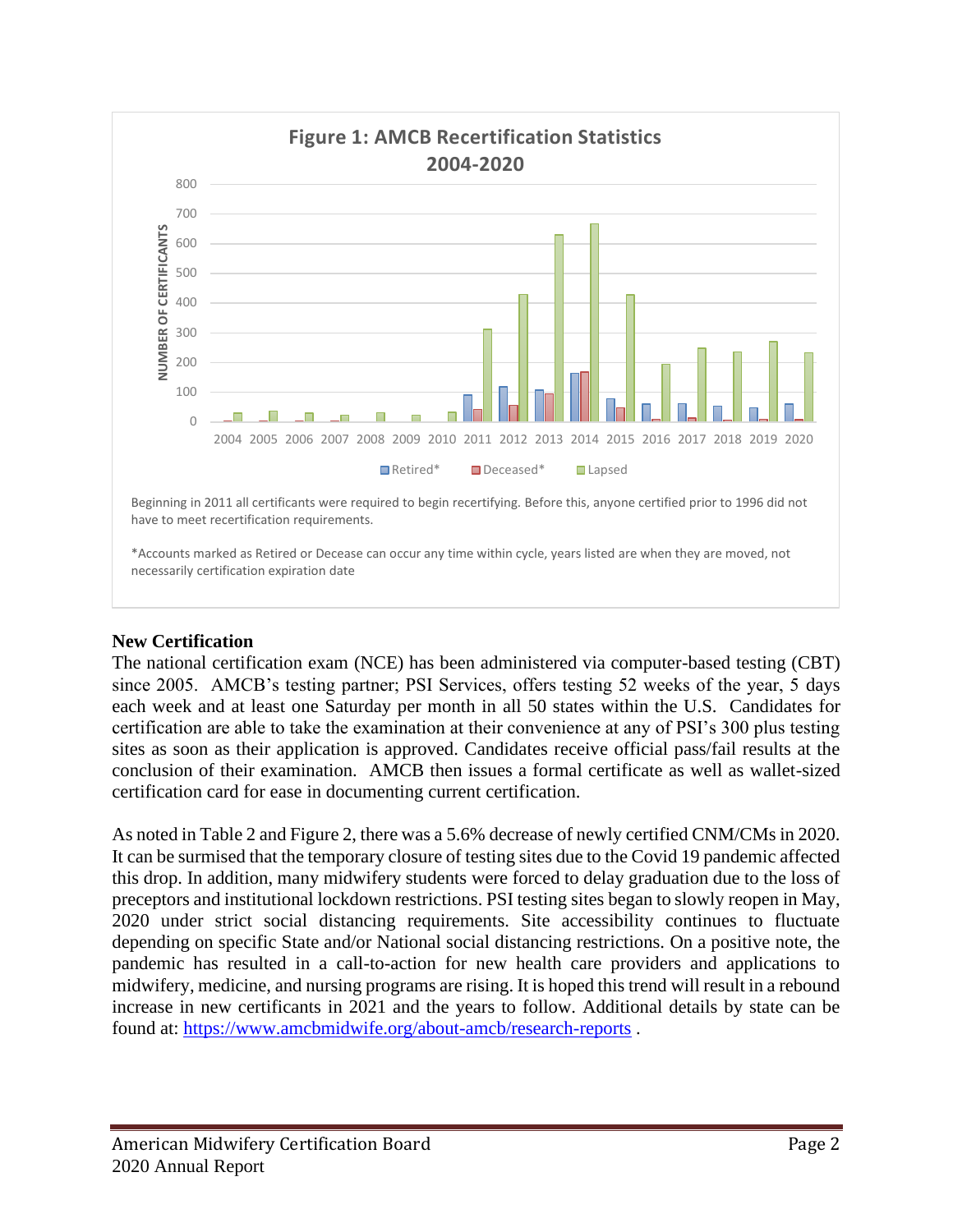| Table 2. Annual Number of New CNM and CM Certificants 2000-2020          |                   |                  |            |                      |                          |  |  |  |
|--------------------------------------------------------------------------|-------------------|------------------|------------|----------------------|--------------------------|--|--|--|
| Year                                                                     | <b>First Time</b> | <b>Total New</b> | <b>New</b> | Annual % Increase or |                          |  |  |  |
|                                                                          | Candidates        | CNM/CM           | <b>CNM</b> | New CM               | (Decrease) in new CNM/CM |  |  |  |
| 2000                                                                     |                   | 458              | 451        | 7                    | N/A                      |  |  |  |
| 2001                                                                     |                   | 428              | 422        | 6                    | $(6.6\%)$                |  |  |  |
| 2002                                                                     |                   | 402              | 400        | $\overline{2}$       | $(6.1\%)$                |  |  |  |
| 2003                                                                     |                   | 340              | 335        | 5                    | $(15.4\%)$               |  |  |  |
| 2004                                                                     |                   | 356              | 341        | 15                   | 4.5%                     |  |  |  |
| 2005                                                                     | 297               | 299              | 293        | 6                    | (16%)                    |  |  |  |
| 2006                                                                     | 307               | 295              | 291        | $\overline{4}$       | $(1.3\%)$                |  |  |  |
| 2007                                                                     | 281               | 287              | 285        | $\overline{2}$       | $(2.7\%)$                |  |  |  |
| 2008                                                                     | 342               | 320              | 318        | $\overline{2}$       | 10.3%                    |  |  |  |
| 2009                                                                     | 332               | 325              | 323        | $\overline{2}$       | 1.5%                     |  |  |  |
| 2010                                                                     | 371               | 344              | 339        | 5                    | 5.5%                     |  |  |  |
| 2011                                                                     | 419               | 398              | 392        | 6                    | 13.6%                    |  |  |  |
| 2012                                                                     | 488               | 474              | 467        | $\overline{7}$       | 16%                      |  |  |  |
| 2013                                                                     | 542               | 539              | 536        | $\overline{3}$       | 12.1%                    |  |  |  |
| 2014                                                                     | 579               | 571              | 563        | 8                    | 5.6%                     |  |  |  |
| 2015                                                                     | 561               | 558              | 547        | 11                   | $(2.3\%)$                |  |  |  |
| 2016                                                                     | 623               | 644              | 632        | 12                   | 15.4%                    |  |  |  |
| 2017                                                                     | 697               | $682^{\xi}$      | 677        | 5                    | 5.9%                     |  |  |  |
| 2018                                                                     | 682               | 647              | 642        | 5                    | $(5.1\%)$                |  |  |  |
| 2019                                                                     | 713               | 678              | 665        | 13                   | 4.8%                     |  |  |  |
| 2020                                                                     | 649               | 643              | 639        | $\overline{4}$       | $(5.2\%)$                |  |  |  |
| Note: Total New CNM/CM includes successful first time and repeat testing |                   |                  |            |                      |                          |  |  |  |
| ξ Overall increase in new CNM/CMs since 2000 is 49%                      |                   |                  |            |                      |                          |  |  |  |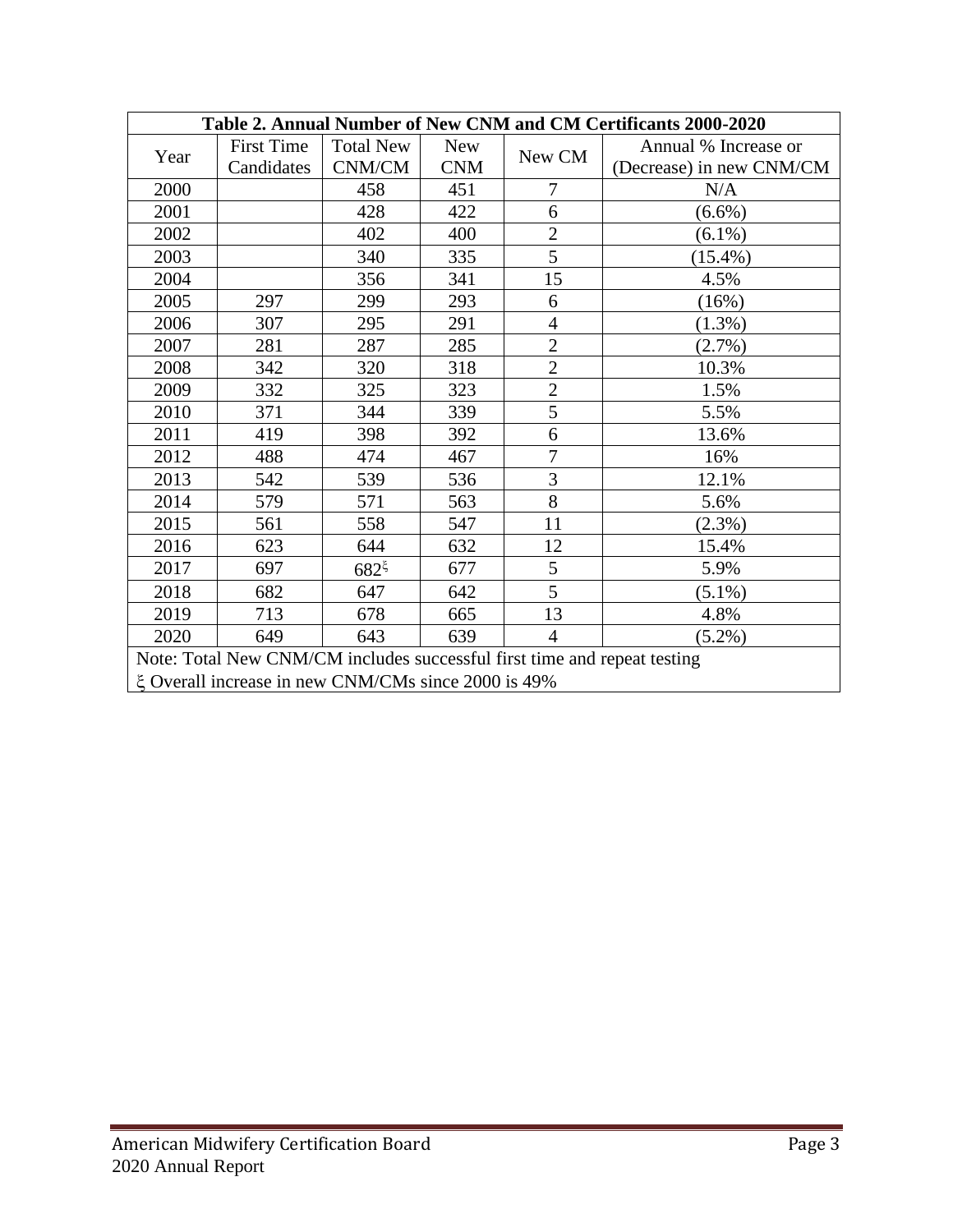

# **Exam Pass/Fail Rates**

As required by NCCA in 2015, pass/fail statistics are now included in the AMCB Annual Report. As reported below in Table 3, the overall pass rate for all exam attempts rose from 77.2% in 2019 to 83.3% in 2020. This data does not differentiate first time versus repeat test attempts (which can lower the over all pass rates). In 2018 for example, the first time pass rate was 83% and repeat pass rate was 68%. In 2019, first time pass rates were 81.5% (decrease of 1.5%) with a repeat pass rate of 58.5% (decrease of 9.5%). Likewise, in 2020 the first time pass rate was 87.1% (increase of 5.6%) with a repeat pass rate of 63.4% (increase of 4.9%). In 2020, thirteen midwifery programs had 100% pass rates.

| Table 3. Additional Information on CNM and CM Certificants, 2015-2020                        |                                 |           |                  |                                                |                                        |                                    |  |  |
|----------------------------------------------------------------------------------------------|---------------------------------|-----------|------------------|------------------------------------------------|----------------------------------------|------------------------------------|--|--|
| Year                                                                                         | Total<br>Candidates<br>Examined | Pass Rate | <b>Fail Rate</b> | Total<br>Number of<br><b>CNMs</b><br>Certified | Total<br>Number of<br>CMs<br>Certified | Total<br>Number of<br>Certificants |  |  |
| 2015                                                                                         | 610                             | 560/91.8% | 50/8.2%          | 11,111                                         | 99                                     | 11,210                             |  |  |
| 2016                                                                                         | 687                             | 648/93.9% | 42/6.1%          | 11,728                                         | 100                                    | 11,628                             |  |  |
| $2017^{\epsilon}$                                                                            | 754                             | 682/90.5% | 72/9.5%          | 11,752                                         | $99^{\epsilon}$                        | 11,851                             |  |  |
| 2018                                                                                         | 802                             | 648/80.8% | 154/19.2%        | 12,111                                         | 101                                    | 12,212                             |  |  |
| 2019                                                                                         | 877                             | 677/77.2% | 200/22.8%        | 12,465                                         | 116                                    | 12,581                             |  |  |
| 2020                                                                                         | 772                             | 643/83.3% | 129/16.7%        | 12,805                                         | 119                                    | 12,924                             |  |  |
| $\epsilon$ Note decrease in CMs due to 3 conversions to CNM and 3 whose certification lapsed |                                 |           |                  |                                                |                                        |                                    |  |  |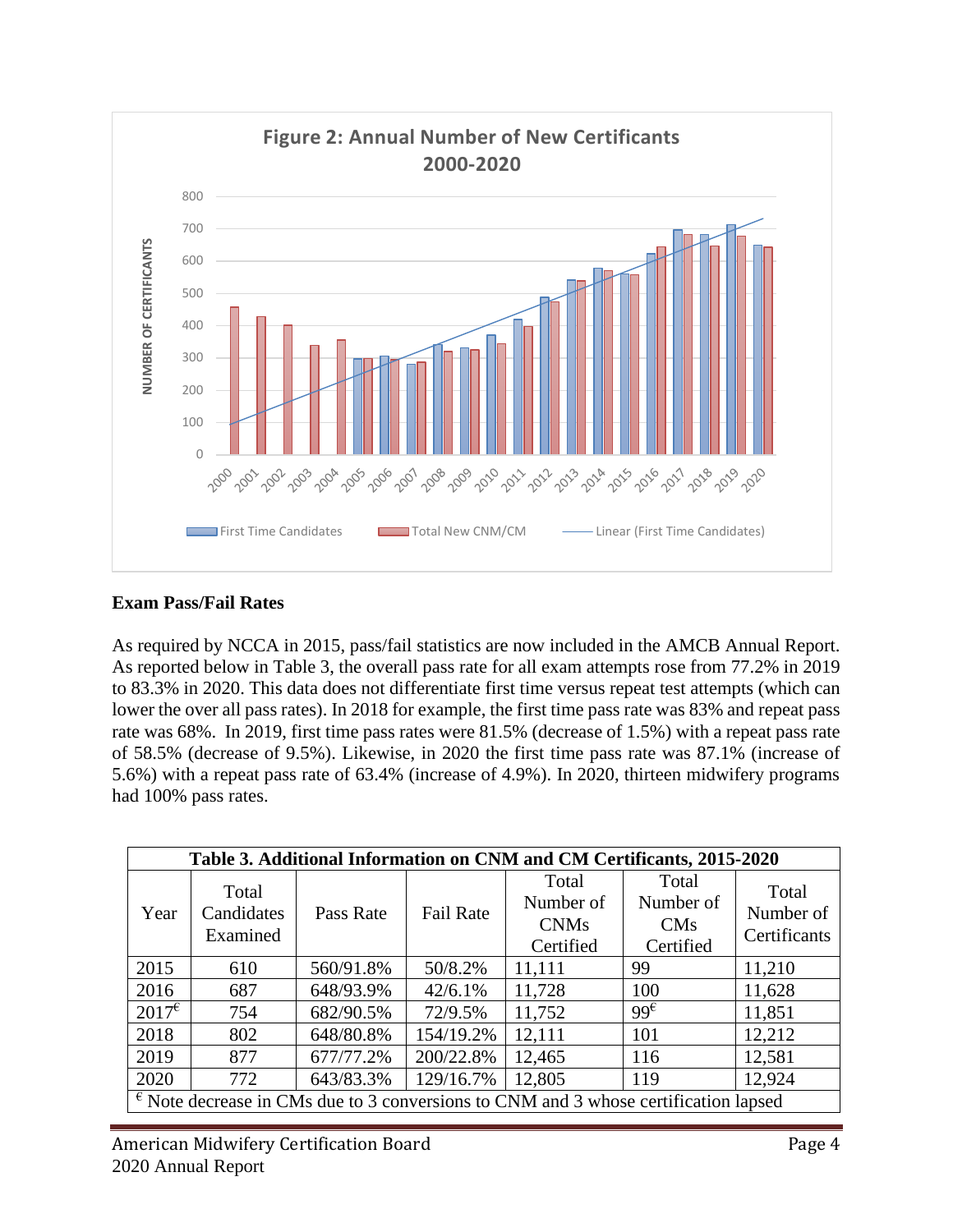## **Other Activities and Updates**

Over the course of 2020, the Covid 19 pandemic has profoundly affected our normal everyday lives. We have all dealt with personal and family illnesses, loss of jobs (or in contrast; long frontline work hours and exposure risks), working from home, school closures, cancelled vacations, social distancing and lack of physical contact with friends and loved ones. The word "virtual" became part of our daily vocabulary and like the rest of the world, we became zoom experts. Consequently, all AMCB Committee and Board meetings were held virtually in 2020. Although not ideal, we were able to continue our work and spend some quality time with each other "on screen".

2020 also marked the end of the term for AMCB Board member Elizabeth Pickett, the chair of the Credentials, Administration, Reporting Committee. This vacancy has been filled for 2021 by Elle Schnetzler, DM, CM, FACNM.

Professional Liaison Nathaniel Apatov, MHS, MSN, PhD, CRNA resigned his position on the Board at the end of 2020. This vacancy has been filled for 2021 by Captain Robert Hawkins, PhD, DNP, MPH, MS, MBA, CRNA.

We would like to thank Liz and Nate for their dedicated service to AMCB and acknowledge their significant contributions. They will be sorely missed.

## **Summary**

While 2020 has been a challenging year, day-to-day functioning of AMCB was not significantly impacted. Under the guidance and leadership of our CEO Carrie Bright, staff were able to work from home, allowing AMCB to remain open and available to students and midwives around the country.

Despite modest decreases in new certificants, pass rates improved and 2020 welcomed 643 new CNM/CMs. This brings the total of CNM/CMs up to 12,925, a 49% increase since 2000. It is anticipated this trend will continue in response to an overall growing need for competent, well trained midwives.

AMCB remains fiscally sound and steadfast in its mission and primary functions. With strong leadership at the helm, dedicated staff, and a talented, diverse Board of Directors , AMCB is poised for 2021 and whatever challenges the future holds.